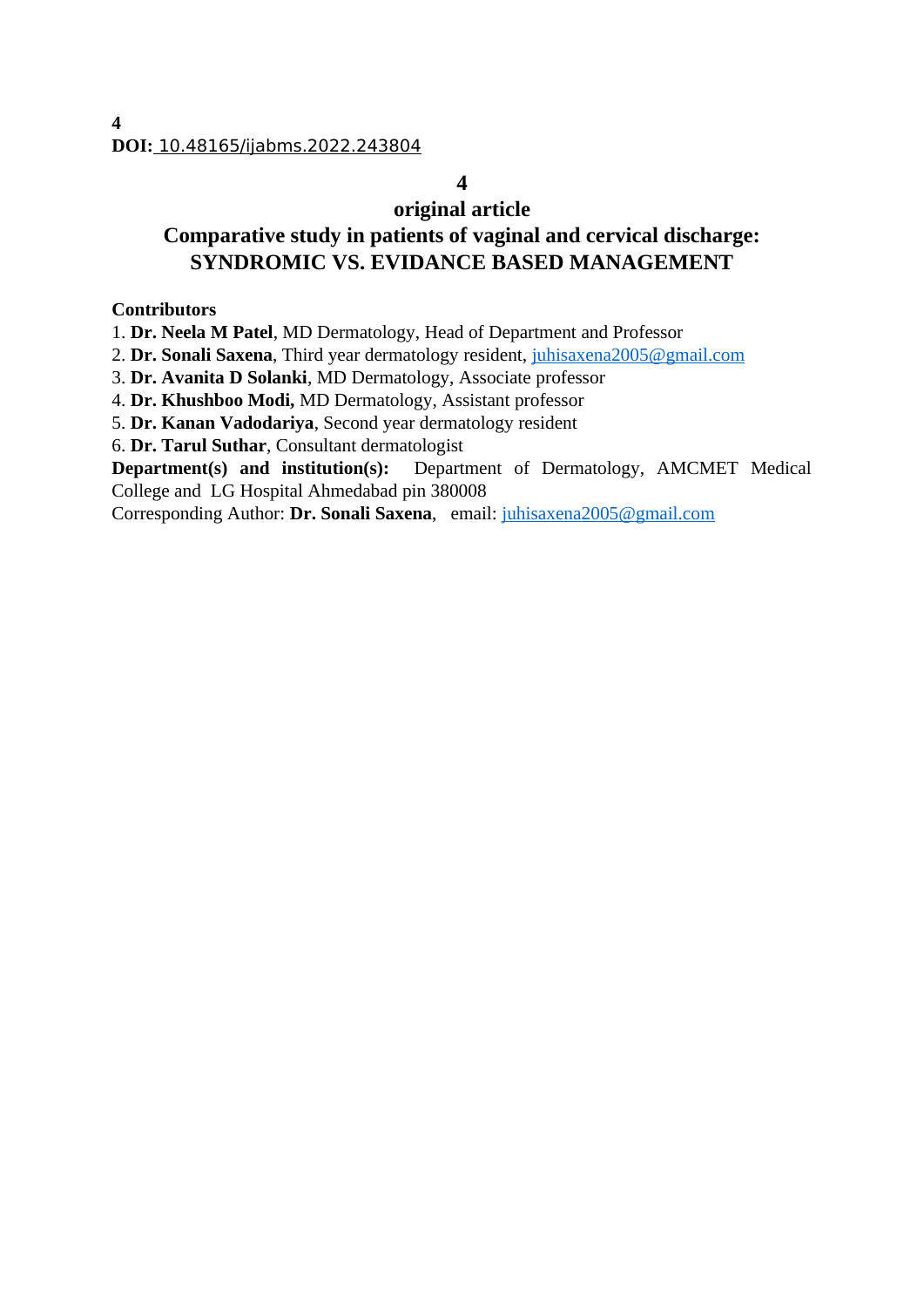#### **Abstract:**

**Introduction**The syndromic management has been the cornerstone of management of sexually transmitted infections (STIs) over the last few decades especially in developing countries. But due to its inability to treat asymptomatic cases leading to undesirable sequeale, it has received a lot of criticism recently. On the other hand, Evidence based management of patients of vaginal and cervical discharge has lead to effective and timely management of these patient but has increased the financial burden.

**Objective:**The goal of the study is to compare syndromic vs. Evidence based approach in the management of vaginal and cervical discharge.

**Method:**The present study was conducted in the outpatient department of dermatology, venereology & leprology of a tertiary care teaching hospital. 354 patients of clinical impression of vaginal and cervical discharge were included in the study. Detailed history and examination was recorded. Patients selected for syndromic management were managed as per NACO guidelines. For evidence based management special investigations were carried out and patients were managed accordingly.

**Result:**Out of total 342 cases of VD, treated with syndromic and evidence based approach, p value is significant for 7,14 and 21 days follow-up which means evidence based approach is better than syndromic approach. Similar findings were observed in patients of cervical discharge.Also, among CVV patients managed on lines of syndromic approach only 10% showed improvement by end of one week.

**Conclusion:The control of STIs in resource-poor settings remains a major** 

**challenge.Focus is now shifting towards a diagnostic model of STI care, given the improving economic status of developing countries and availability of affordable point-of care testing. Also, various changes in the syndromic approach are needed immediately for it to still remain relevant.**

**KEYWORDS:** vaginal, cervical, National AIDS Control Organization (NACO)

# **INTRODUCTION:**

Vaginal discharge is one of the most common problems faced by women. It may be physiological or pathological. Normal vaginal discharge is white, becoming yellowish on contact with air due to oxidation. Physiological discharge arises due to increased mucous production from the cervix in mid cycle pregnancy and women on oral contraceptive.<sup>1</sup> A pathological vaginal discharge may originate either from vagina or the cervix. Discharge of vaginal origin may be associated with Bacterial Vaginosis (BV), and infection with Candida and Trichomonas Vaginalis (TV), while discharge of cervical origin is usually due to infection with Neisseria Gonorrhoeae (NG), Chlamydia trachomatis (CT), and Mycoplasma Genitalium  $(MG)$ .<sup>3</sup> Untreated STDs are more prone to disease spread, development of complications like infertility and ectopic pregnancies and runs a greater risk of contracting HIV. Aetiological diagnosis of STI is difficult in many settings. It places constraints on time, resources, costs and access to treatment especially in developing countries. To overcome this, a syndrome-based approach to the management of STI patients was developed. It is based on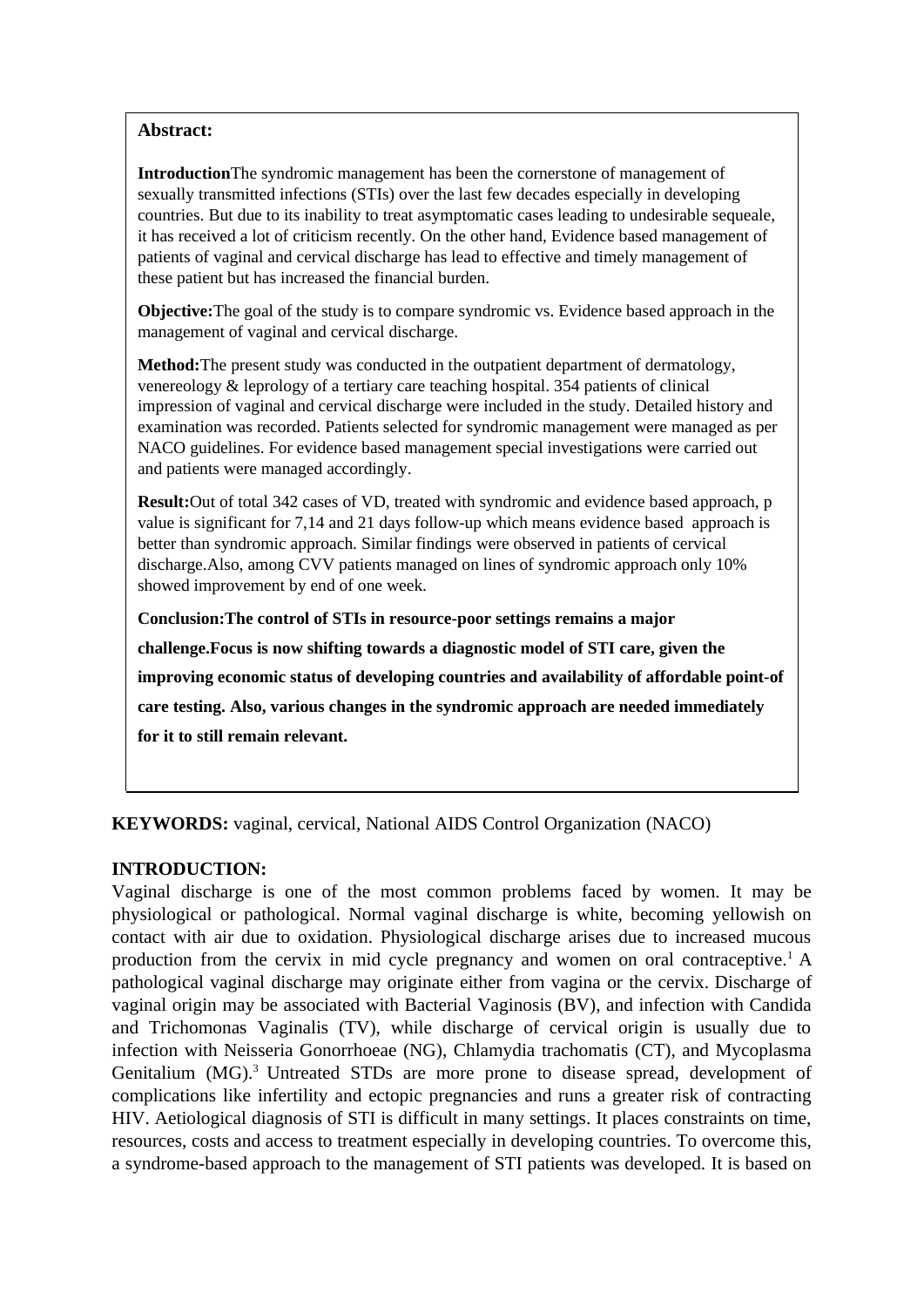the identification of consistent groups of symptoms and easily recognized signs (syndromes), and the provision of treatment that will deal with the majority of organisms responsible for producing a syndrome.<sup>2</sup> In India, the flowcharts recommended by the National AIDS Control Organization (NACO) are available for use at primary health centres as well as designated STI/RTI clinics (Suraksha clinics) at district hospitals. Also, the NACO provides prepacked colour-coded treatment kits under the NACP for syndromic management of STI's and are available free of cost at various public facilities offering STI services.<sup>4</sup> Evidence based management mainly relies on laboratory tests like microscopy, serology, culture, antigen and antibody detection etc. So, it can easily pick up asymptomatic patients. After clinically suspecting particular condition, investigations are done accordingly. By identifying correct causative organism, disease specific treatment can be done. Various guidelines for management of STIs exist like CDC, NACO, European guidelines for STI management, Australian guidelines for STI management, British Columbia treatment guidelines for STI in adolescents and adults (2014) and Canadian guidelines for STIs. The syndromic flowcharts are simple and easy to use for healthcare providers and, once trained, even non-STI specialists can use them at primary health centres in rural or remote areas.<sup>5</sup> However, it is important to recognize the limitations of the vaginal discharge algorithms, particularly in the management of cervical (gonococcal and chlamydial) infections. There are very few studies which compares syndromic approach against evidence-based approach in management of STIs. Attempts should be made to increase the sensitivity and specificity of the vaginal discharge algorithm and mandate use of microscopy, culture or other diagnostic modalities to correctly identify and manage patients.

# **Aims and objectives:**

1. To evaluate validity of syndromic approach in patients of vaginal and cervical discharge.

2. To evaluate validity of evidence-based management in patients of vaginal and cervical discharge.

3. To compare validity of syndromic approach against evidence-based approach in patients of vaginal and cervical discharge.

# **Material and method:**

The present study was conducted in the outpatient department of dermatology, venereology & leprology of a tertiary care teaching hospital. 354 patients of clinical impression of vaginal and cervical discharge were included in the study.

In all the patients, detailed clinical history in form of name, age, sex, marital status, exposure history and duration of disease was recorded. Also detailed clinical examination and relevant basic laboratory tests were carried out and findings were recorded.

Patients selected for syndromic management, were categorized in different syndromes as depicted by NACO. The syndromes depicted by NACO are cervicitis, vaginal discharge and others. Patients selected for evidence-based management were undergone for disease wise special investigations (10% KOH, Gram stain, Wet mount, Whiff test, Giemsa stain and PAP smear) were done and treated accordingly. For these, we followed CDC guidelines 2015.

# **INCLUSION CRITERIA:**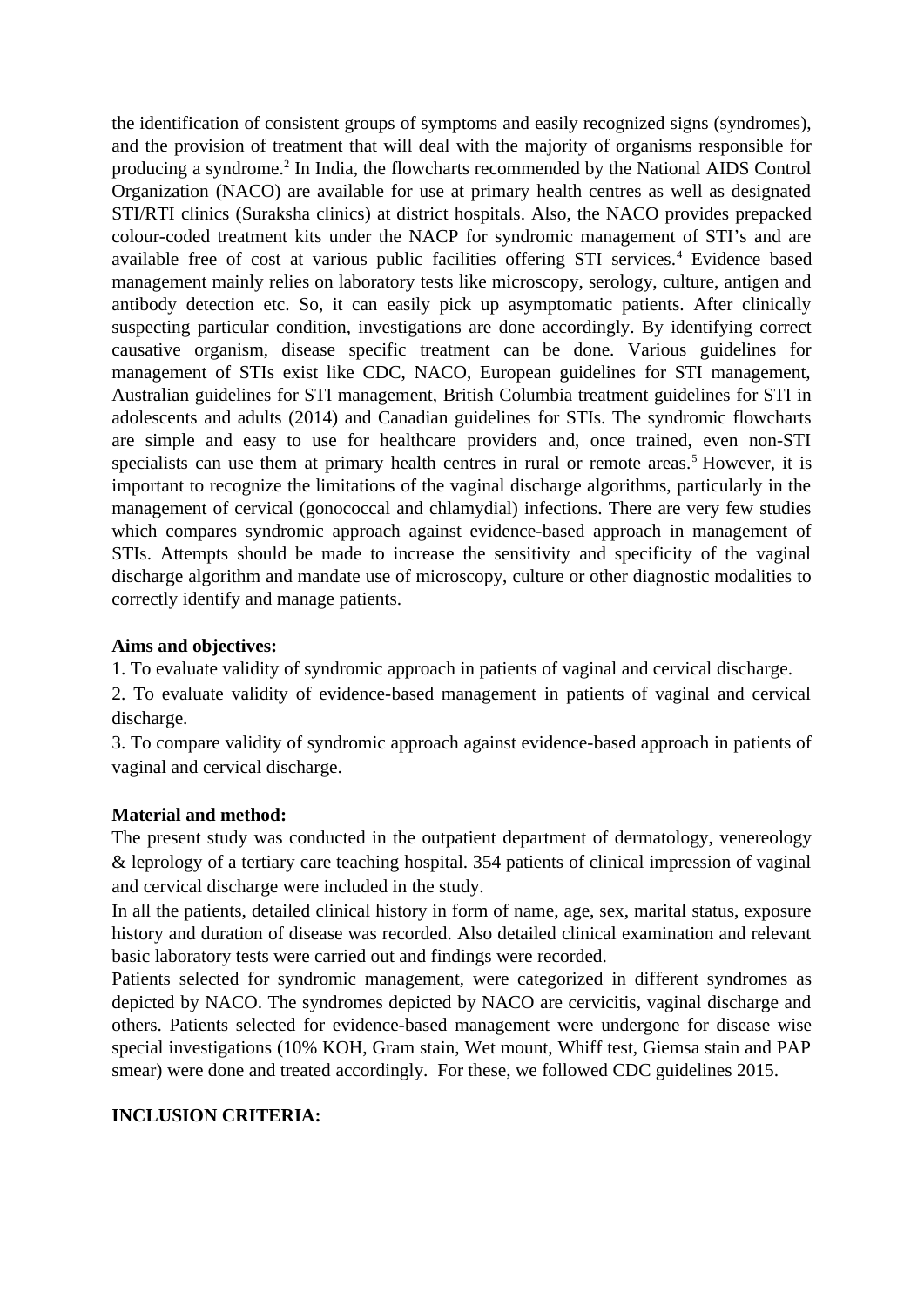All the patients of sexually transmitted infections giving consent and attending the outpatient department diagnosed either clinically (syndromic) or by laboratory tests (evidence based) will be included in the study.

#### **EXCLUSION CRITERIA:**

Other STI's (other than cervical and vaginal discharge) were excluded from study.

#### **STATISTICAL ANALYSIS:**

All data entry was done in EXCEL 2016 and analysis was done using Z test of difference between two proportions.

#### **Results:**

**TABLE 1:** Out of the total 354 cases, 342 cases were of vaginal discharge syndrome and 12 cases were of cervical discharge syndrome with division as follows:

| Sr.<br>No. | <b>Syndromic Diagnosis</b>                  | <b>Evidence Based Diagnosis</b> | <b>No Of Patients</b> |
|------------|---------------------------------------------|---------------------------------|-----------------------|
|            |                                             | <b>CVV</b>                      | 227                   |
| 1.         | <b>Vaginal Discharge</b><br><b>Syndrome</b> | BV                              | 66                    |
|            |                                             | TV                              | 8                     |
|            |                                             | <b>Mixed VD</b>                 | 41                    |
|            |                                             | <b>Candidial Cervicitis</b>     | 6                     |
|            | <b>Cervical Discharge</b>                   | <b>Chlamydial Cervicitis</b>    | 3                     |
| 2.         | <b>Syndrome</b>                             | <b>Trichomonal vaginitis</b>    | 1                     |
|            |                                             | <b>Unknown etiology</b>         | 2                     |

**TABLE2:** Peak incidence of vaginal discharge was in 18- 30-year age group. Maximum being the cases of CVV as demonstrated by table below:

|            |                                      |                                           | Age(years)/Sex           |                |                              |                |                          |                |   |       |  |
|------------|--------------------------------------|-------------------------------------------|--------------------------|----------------|------------------------------|----------------|--------------------------|----------------|---|-------|--|
| Sr.<br>No. | <b>Syndromic</b><br><b>Diagnosis</b> | <b>Evidence Based</b><br><b>Diagnosis</b> |                          | $\leq 18$      |                              | 18-30          |                          | 31-50          |   | $>50$ |  |
|            |                                      |                                           |                          | F              | M                            | F              | M                        | F              | M | F     |  |
|            | <b>Vaginal</b>                       | <b>CVV</b>                                | -                        | $\overline{2}$ | $\qquad \qquad \blacksquare$ | 114            | $\overline{\phantom{0}}$ | 111            | ۰ | 0     |  |
|            |                                      | <b>BV</b>                                 | -                        | $\overline{0}$ | $\overline{\phantom{0}}$     | 32             | $\overline{\phantom{a}}$ | 34             | - | 0     |  |
| 1.         | <b>Discharge</b>                     | TV                                        | $\overline{\phantom{0}}$ | $\overline{1}$ | $\overline{\phantom{0}}$     | 5              | $\overline{\phantom{0}}$ | $\overline{2}$ | - | 0     |  |
|            |                                      | <b>Mixed VD</b>                           | -                        | $\overline{2}$ | $\overline{\phantom{a}}$     | 18             | $\overline{\phantom{a}}$ | 21             | - | 0     |  |
| 2.         | <b>Cervical</b><br><b>Discharge</b>  | <b>Candidial Cervicitis</b>               | $\overline{\phantom{0}}$ | $\overline{1}$ | -                            | $\overline{4}$ | -                        | $\overline{1}$ | - | 0     |  |
|            |                                      | <b>Chlamydial</b>                         | -                        |                |                              | 3              |                          |                |   | 0     |  |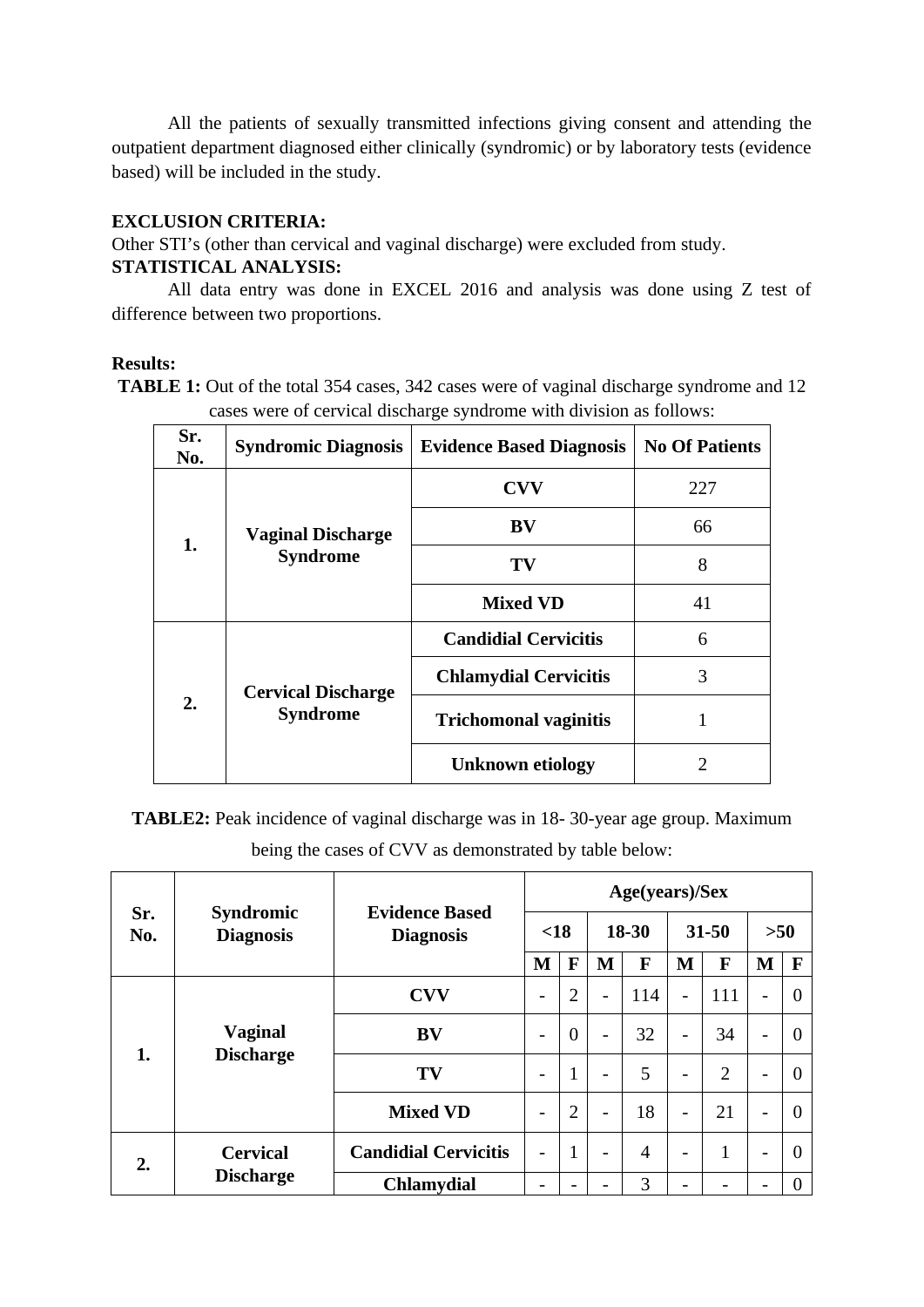|  | <b>Cervicitis</b>               |   |   |                          |   |   |   |   |  |
|--|---------------------------------|---|---|--------------------------|---|---|---|---|--|
|  | <b>Trichomonal</b><br>vaginitis | - | - | -                        |   | - | - | - |  |
|  | <b>Unknown etiology</b>         | - | - | $\overline{\phantom{a}}$ | - | - | ∽ | - |  |

#### **TABLE 3:** NUMBER OF PATIENTS TREATED BY SYNDROMIC & EVIDENCE BASED APPROACH

| Sr.<br>No. | <b>Syndromic</b><br><b>Diagnosis</b> | <b>Evidence Based</b><br><b>Diagnosis</b> | <b>Evidence Based</b><br><b>Approach</b> | <b>Syndromic</b><br><b>Approach</b> |  |
|------------|--------------------------------------|-------------------------------------------|------------------------------------------|-------------------------------------|--|
|            |                                      | <b>CVV</b> (227)                          | 124                                      | 103                                 |  |
| 1.         | <b>Vaginal</b>                       | BV(66)                                    | 31                                       | 35                                  |  |
|            | <b>Discharge</b><br><b>Syndrome</b>  | TV(8)                                     | $\overline{\mathcal{A}}$                 | $\overline{4}$                      |  |
|            |                                      | <b>Mixed VD (41)</b>                      | 21                                       | 20                                  |  |
|            |                                      | <b>Candidial</b><br>Cervicitis (6)        | 3                                        | 3                                   |  |
|            | <b>Cervical</b>                      | <b>Chlamydial</b><br>Cervicitis (3)       | $\overline{2}$                           |                                     |  |
| 2.         | <b>Discharge</b><br><b>Syndrome</b>  | <b>Trichomonal</b><br>vaginitis (1)       | $\theta$                                 | 1                                   |  |
|            |                                      | <b>Unknown etiology</b><br>$\mathbf{Z}$   | $\overline{2}$                           | 0                                   |  |

# **TABLE 4**: INVESTIGATIONS DONE IN VAGINAL DSCHARGE:

|                                      |                                        | <b>Laboratory Tests</b>  |    |                |                |                              |                          |                |    |                |                  |  |
|--------------------------------------|----------------------------------------|--------------------------|----|----------------|----------------|------------------------------|--------------------------|----------------|----|----------------|------------------|--|
| <b>Syndromic</b><br><b>Diagnosis</b> | <b>Etiological</b><br><b>Diagnosis</b> |                          | B  | pH             |                |                              |                          |                |    | <b>HIV</b>     | <b>RPR</b>       |  |
|                                      |                                        | A                        |    | $>4$ .<br>5    | < 4.5          | C                            | D                        | E              | F  | $+ve$          | $+ve$            |  |
|                                      | <b>CVV</b> (227)                       | 190                      | 91 | $\overline{0}$ | 227            | 19                           | -                        |                | -  | $\overline{0}$ | $\overline{0}$   |  |
| <b>Vaginal</b>                       | <b>BV</b> (66)                         | $\overline{\phantom{0}}$ | 55 | 29             | $\overline{0}$ | $\qquad \qquad \blacksquare$ | 45                       | $\overline{a}$ | 55 | $\overline{0}$ | $\overline{0}$   |  |
| <b>Discharge</b><br><b>Syndrome</b>  | TV(8)                                  |                          | -  | 6              | $\overline{0}$ | 6                            | $\overline{\phantom{0}}$ |                |    | $\overline{0}$ | $\boldsymbol{0}$ |  |
|                                      | <b>Mixed VD</b><br>(41)                | 19                       | 12 | 3              | 38             | $\overline{\phantom{a}}$     | 13                       | 11             | -  | $\theta$       | 0                |  |

[**A**-10% KOH positive, **B**-gram's stain positive showing clue cells, gram positive and variable bacilli/yeast cells, **C**-wet mount positive, D-whiff test positive, **E**-Giemsa stain positive, **F**- Nugent score > 7]

84% of CVV patients were positive on KOH staining; rest had evidence of gram positivity. Maximum variability was seen in mixed vaginal discharge patients with 47% showing fungal hyphae on 10% KOH and 30% having positive gram stain results.

**TABLE 5:** INVESTIGATIONS DONE IN CERVICAL DISCHARGE: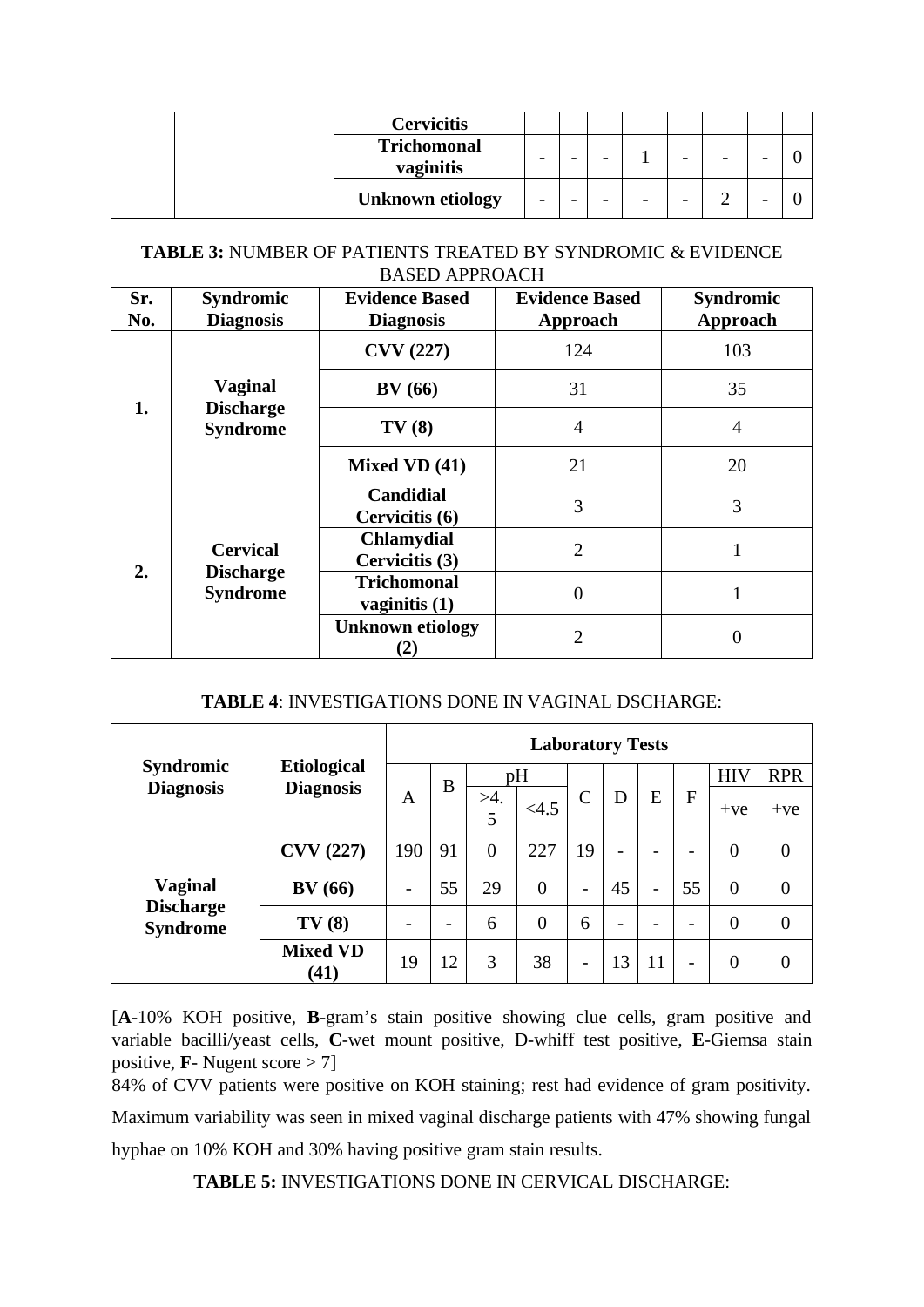|                            |                              | <b>Laboratory Tests</b>  |   |   |   |                     |                     |  |  |  |
|----------------------------|------------------------------|--------------------------|---|---|---|---------------------|---------------------|--|--|--|
| <b>Syndromic Diagnosis</b> | <b>Etiological Diagnosis</b> |                          | В |   |   | <b>HIV</b><br>$(+)$ | <b>RPR</b><br>$(+)$ |  |  |  |
|                            | <b>Candidial Cervicitis</b>  |                          | 6 | 6 | - | $\theta$            |                     |  |  |  |
| <b>Cervical Discharge</b>  | <b>Chlamydial Cervicitis</b> | $\overline{\phantom{0}}$ | 3 |   |   |                     |                     |  |  |  |
|                            | <b>Trichomonal vaginitis</b> |                          | - |   |   |                     |                     |  |  |  |

[A-WET MOUNT, B-GRAM'S STAIN, C-10% KOH, D- PAP SMEAR] Maximum patients of cervical discharge had positive gram staining with few having evidence of fungal hyphae on 10% KOH.

**TABLE 6:** NUMBER OF PATIENTS TREATED WITH EVIDENCE BASED APPROACH

|                                    |                                      |                                                     | No Of<br><b>Patients</b>                                                                   | <b>Improvement On F'up</b>  |                              |                                     |                                   |                                |  |  |  |
|------------------------------------|--------------------------------------|-----------------------------------------------------|--------------------------------------------------------------------------------------------|-----------------------------|------------------------------|-------------------------------------|-----------------------------------|--------------------------------|--|--|--|
| Sr.<br>N <sub>0</sub><br>$\bullet$ | <b>Syndromic</b><br><b>Diagnosis</b> | <b>Evidence</b><br><b>Based</b><br><b>Diagnosis</b> | <b>Treated</b><br>With<br><b>Evidence</b><br><b>Based</b><br><b>Approac</b><br>$\mathbf h$ | F'up<br>On<br>7<br>Day<br>S | F'up<br>On<br>14<br>Day<br>S | F'up<br>On<br>21<br><b>Day</b><br>S | <b>Not</b><br><b>Improve</b><br>d | Lost<br>t <sub>o</sub><br>f'up |  |  |  |
|                                    |                                      | <b>CVV</b>                                          | 124                                                                                        | 78                          | 30                           | 11                                  | 3                                 | $\overline{2}$                 |  |  |  |
| 1.                                 | <b>VAGINAL</b><br><b>DISCHARG</b>    | <b>BV</b>                                           | 31                                                                                         | 15                          | 7                            | $\overline{4}$                      | 3                                 | $\overline{2}$                 |  |  |  |
|                                    | E                                    | TV                                                  | $\overline{4}$                                                                             | $\mathbf{1}$                | $\overline{2}$               |                                     |                                   | $\mathbf{1}$                   |  |  |  |
|                                    |                                      | <b>Mixed VD</b>                                     | 21                                                                                         | 6                           | 8                            | 5                                   | $\overline{2}$                    |                                |  |  |  |
|                                    |                                      | <b>Candidial</b><br><b>Cervicitis</b>               | 3                                                                                          |                             | $\overline{2}$               | $\mathbf{1}$                        |                                   |                                |  |  |  |
|                                    | <b>CERVICAL</b>                      | <b>Chlamydial</b><br><b>Cervicitis</b>              | $\overline{2}$                                                                             |                             | $\mathbf{1}$                 |                                     | $\mathbf{1}$                      |                                |  |  |  |
| 2.                                 | <b>DISCHARG</b><br>E                 | <b>Trichomona</b><br>I vaginitis                    | $\mathbf{0}$                                                                               |                             |                              |                                     |                                   |                                |  |  |  |
|                                    |                                      | <b>Unknown</b><br>etiology                          | $\overline{2}$                                                                             | $\overline{0}$              | $\overline{0}$               | $\mathbf{1}$                        |                                   | $\mathbf{1}$                   |  |  |  |

As shown in above table, 50% of CVV and BV patients showed evidence of improvement within 7 days. Late response i.e. at 14 weeks was observed in mixed VD and Candidial Cervicitis.

**TABLE 7:** NUMBER OF PATIENTS TREATED WITH SYNDROMIC APPROACH

| Sr. | Syndromic | <b>Evidence</b> | No Of |  |
|-----|-----------|-----------------|-------|--|
|     |           |                 |       |  |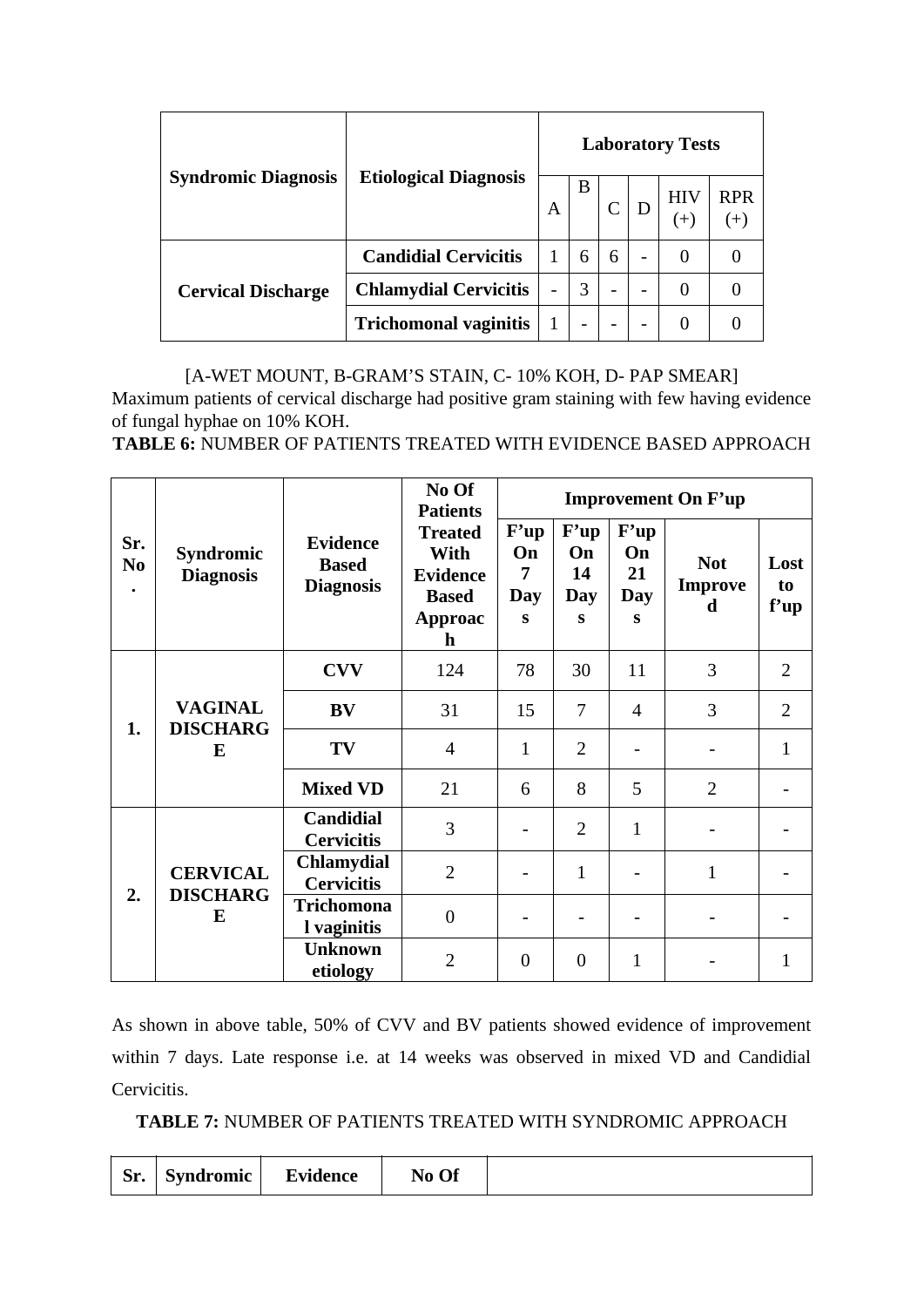|     |                  |                                        | <b>Patients</b>                                               |                             |                                 |                                 |                               |                    |
|-----|------------------|----------------------------------------|---------------------------------------------------------------|-----------------------------|---------------------------------|---------------------------------|-------------------------------|--------------------|
| No. | <b>Diagnosis</b> | <b>Based</b><br><b>Diagnosis</b>       | <b>Treated</b><br>With<br><b>Syndromic</b><br><b>Approach</b> | F'up<br>On 7<br><b>Days</b> | F'up<br>On<br>14<br><b>Days</b> | F'up<br>On<br>21<br><b>Days</b> | <b>Not</b><br><b>Improved</b> | Lost<br>to<br>F'up |
| 1.  |                  | <b>CVV</b>                             | 103                                                           | 10                          | 54                              | 31                              | $\overline{2}$                | 6                  |
|     | <b>Vaginal</b>   | BV                                     | 35                                                            | 3                           | 14                              | 11                              | 3                             | $\overline{4}$     |
|     | <b>Discharge</b> | TV                                     | $\overline{4}$                                                | $\overline{0}$              | $\overline{2}$                  | $\mathbf{1}$                    |                               | $\mathbf{1}$       |
|     |                  | <b>Mixed VD</b>                        | 20                                                            | $\mathbf{1}$                | 8                               | 7                               |                               | $\overline{4}$     |
|     |                  | <b>Candidial</b><br><b>Cervicitis</b>  | 3                                                             | $\theta$                    | $\overline{2}$                  |                                 |                               | $\mathbf{1}$       |
|     | <b>Cervical</b>  | <b>Chlamydial</b><br><b>Cervicitis</b> | $\overline{1}$                                                | $\overline{0}$              | $\mathbf{1}$                    |                                 |                               |                    |
| 2.  | <b>Discharge</b> | <b>Trichomonal</b><br>vaginitis        | $\mathbf{1}$                                                  | $\overline{0}$              | $\overline{0}$                  | $\mathbf{1}$                    |                               |                    |
|     |                  | <b>Unknown</b><br>etiology             | $\overline{0}$                                                |                             |                                 |                                 |                               |                    |

As shown in above table, among CVV patients managed on lines of syndromic approach only 10% showed improvement by end of one week. 50% of CVV and BV patients had evidence of improvement only by end of 2 weeks. Patients of candidial cervicitis also had late improve.

# **TABLE 8:** COMPARISION OF IMPROVEMENT SEEN IN PATIENTS OF VAGINAL DISCHARGE

|                                                                          |                          | <b>NO OF PATIENTS IMPROVED</b> |                           | No of                       | No of                            |  |
|--------------------------------------------------------------------------|--------------------------|--------------------------------|---------------------------|-----------------------------|----------------------------------|--|
|                                                                          | F'UP ON 7<br><b>DAYS</b> | <b>F'UP ON</b><br>14 DAYS      | <b>F'UP ON</b><br>21 DAYS | patients<br>not<br>improved | patients<br>lost to<br>follow-up |  |
| No of patients<br>treated by<br><b>Evidence Based</b><br>Approach(n=180) | 100(55.55%)              | 47(26.11%)                     | 20(11.11%)                | 8(4.44%)                    | 5(2.78%)                         |  |
| No of patients<br>treated via<br><b>Syndromic</b><br>Approach(n=162)     | 14(8.64%)                | 78(48.14%)                     | 50(30.86%)                | 5(3.08%)                    | 15(9.25%)                        |  |
| P value                                                                  | $0.00001$                | 0.00866                        | 0.00210                   |                             |                                  |  |

Out of total 342 cases of VD, treated with syndromic and evidence-based approach, p value is significant for 7,14- and 21-days follow-up which means evidence-based approach is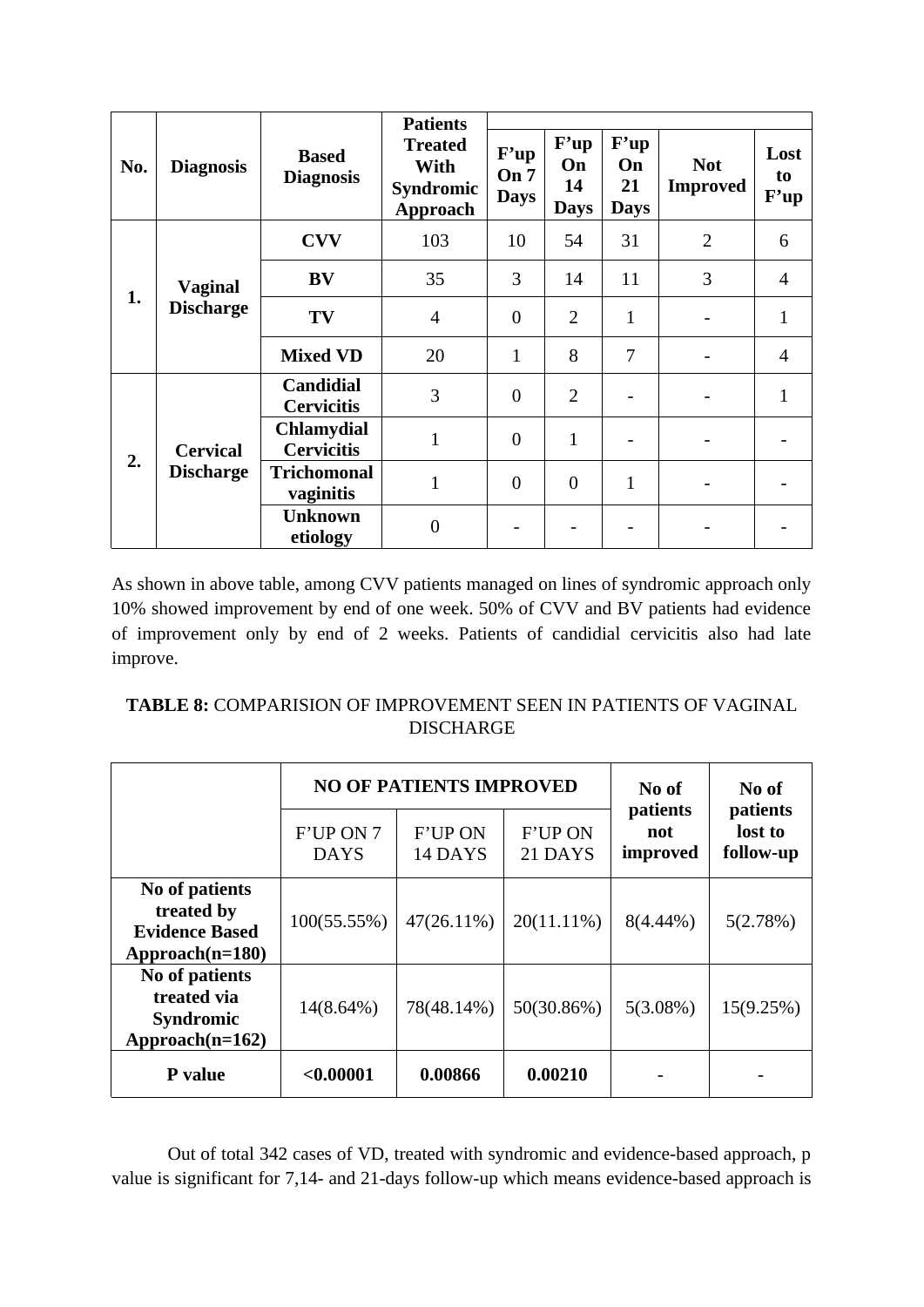better than syndromic approach. Evidence based approach is ideal being scientifically proven and treatment is specifically targeted towards causative organism.

|                                                                           |                          | <b>NO OF PATIENTS IMPROVED</b> |                           | No of                    | No of                         |  |
|---------------------------------------------------------------------------|--------------------------|--------------------------------|---------------------------|--------------------------|-------------------------------|--|
|                                                                           | <b>F'UP ON</b><br>7 DAYS | <b>F'UP ON</b><br>14 DAYS      | <b>F'UP ON</b><br>21 DAYS | patients not<br>improved | patients lost<br>to follow-up |  |
| No of patients<br>treated with<br><b>Evidence Based</b><br>$Approad(n=7)$ | $0(0\%)$                 | З<br>(42.85%)                  | (28.57%)                  | 1(14.28%)                | 1(14.28%)                     |  |
| No of pts treated<br>with Syndromic<br>Approach(n=5)                      | $0(0\%)$                 | 1(20%)                         | 3(60%)                    | $0(0\%)$                 | 1(20%)                        |  |
| P value                                                                   | $0.00001$                | 0.00011                        | 0.02001                   |                          |                               |  |

# **TABLE 9:** COMPARISON OF IMPROVEMENT SEEN IN PATIENTS OF CERVICAL **DISCHARGE**

Out of 12 patients of cervical discharge treated with syndromic and evidence-based approach, p value is significant for 7,14 and 21 days follow up which means evidence-based approach is better than syndromic approach. There is a wide list of causes of cervicitis, so there are high chances of missing the correct etiology if we go through syndromic approach. Thus, evidence-based approach picks up the true etiology and treatment is directed towards the same.

# **Discussion:**

Abnormal vaginal discharge can both be the cause as well as the effect of pelvic inflammatory disease. Vaginal discharge was found to be most commonly associated with use of intra- uterine device, poor menstrual hygiene and low socio-economic class. Early management is of prime importance to prevent the possible complications. Syndromic management has many advantages over conventional methods. It decreases dependence on laboratory tests in resource-limited countries like India where laboratory testing may be too expensive and are often unavailable. Even where laboratory diagnosis is available, it is time consuming and often does not correlate with clinical findings.<sup>4</sup>Other advantages include simultaneous treatment of mixed infections, an opportunity to educate and counsel patients regarding safe sex practices, contact tracing, partner management and a return visit to ensure treatment compliance. Syndromic approach greatly simplifies complete administrative process with advanced medical -skills or experience. The most important benefit of syndromic management is that treatment begins immediately thus reducing the spread of infection. However, studies have suggested poor agreement of syndromic diagnosis with aetiological diagnosis and poor operational efficacy, especially in areas with high HIVprevalence.<sup>6</sup> Also, the sensitivity of the algorithm was low for the identification of candidiasis and cervical infections, though specificity was high. The low sensitivity of the algorithm may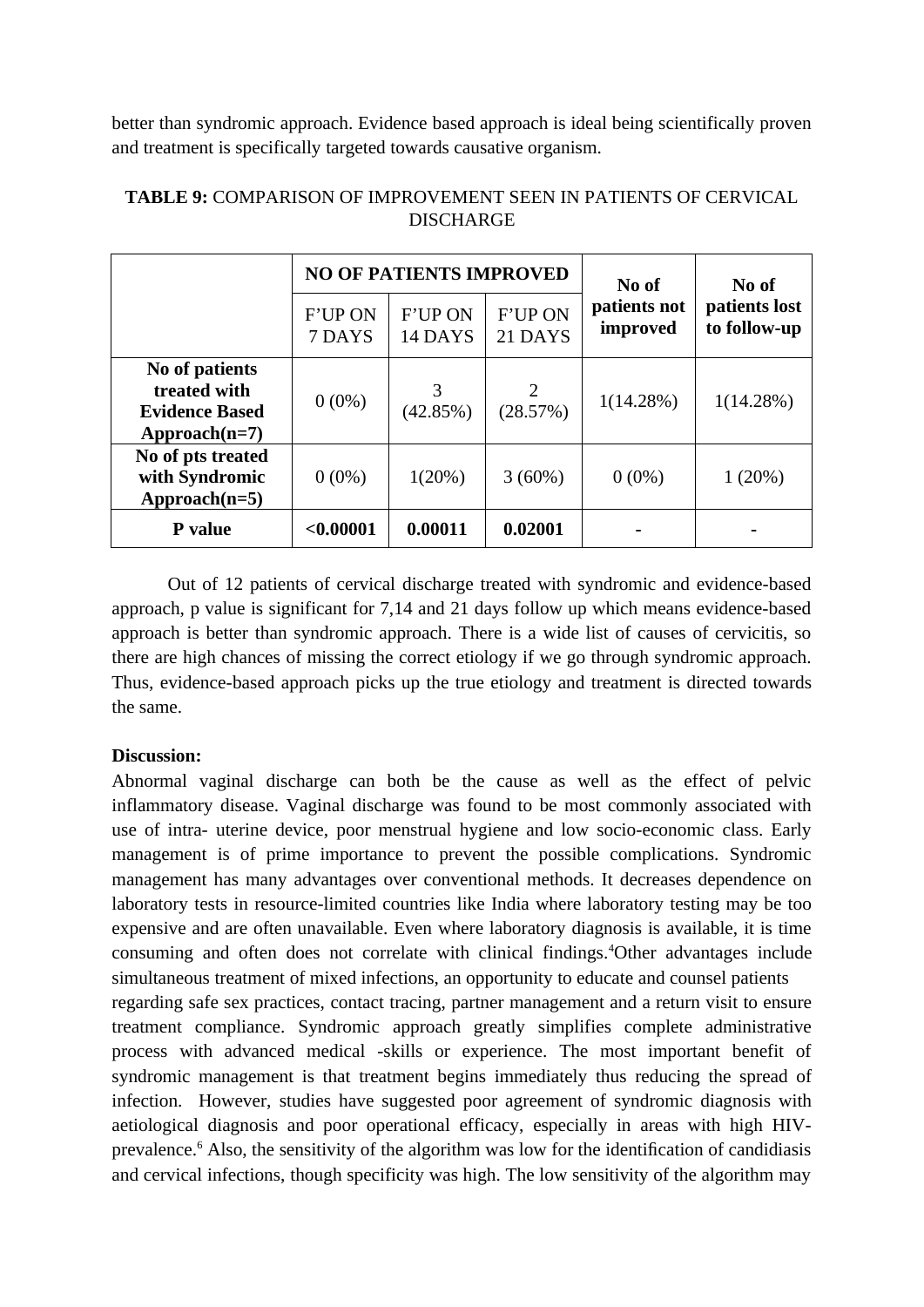be related to the fact that overgrowth of Candida albicans in the vagina is not always associated with discharge, and that other symptoms, such as pruritus, may be more appropriate entry points for an algorithm seeking to address vaginal candidiasis especially in low prevalence settings. Also, there are no clear guidelines on reporting patients with STIs who visit health facilities other than the designated STI centres, such as other departments of a government hospital (e.g., gynaecology), private practitioners or alternative systems of medicine. Therefore, information on STI epidemiology in India is largely incomplete and inaccurate, and cannot be used to validate the syndromic approach The use of microscopy and other investigations can increase the specificity and positive predictive value of the syndromic approach, while decreasing its sensitivity marginally thus preventing overtreatment. Additional costs involved may be offset by the savings on treatment costs associated with more precise diagnoses, and reduced wastage of drugs. Other approaches for the control of cervical infections are required to ensure quality of care in antenatal and family planning clinics serving populations with moderate to high prevalence, given the potentially severe consequences of these infections for women's health.<sup>5</sup>

# **CONCLUSION:**

The control of STIs in resource-poor settings remains a major challenge. Symptomatic cases of STIs represent only the tip of the iceberg as most of the cervical STIs are asymptomatic and thus syndromic management will not prove to be effective for such asymptomatic cases as it is primarily based on signs and symptoms. The algorithm has low sensitivity, missing most true infections, and low PPV, leading to overtreatment and erroneous labelling of women as having a serious STI. The sensitivity is especially low for cervical infections, and the application of the algorithm was no better than random treatment.

In addition to this, social and economic empowerment of women must be stressed upon to bring about a positive change in the reproductive health of women. Also, education and increasing awareness about personal and menstrual hygiene along with use of barrier contraceptives plays an important role in alleviating the problem of vaginal discharge.

Focus is now shifting towards a diagnostic model of STI care, given the improving economic status of developing countries and availability of affordable point-of care tests. . The development of simple and affordable diagnostic tests that can be used for case finding is of highest priority.Till such time, there is need to train healthcare professionals in providing the STI/RTI services, so that the syndromes are not misdiagnosed and correct treatment is offered.

The following changes in the syndromic approach are needed immediately for it to still remain relevant: (i) a separate strategy to detect and treat asymptomatic cases for overall control of STI burden in the community; (ii) revision of syndromic algorithms as per the current STI trends and drug susceptibility patterns; (iii) widespread use of the 'enhanced' syndromic approach wherever possible; and (iv) regular training and monitoring of medical and paramedical staff, with a focus on examination and counselling in addition to providing treatment kits.

#### **References:**